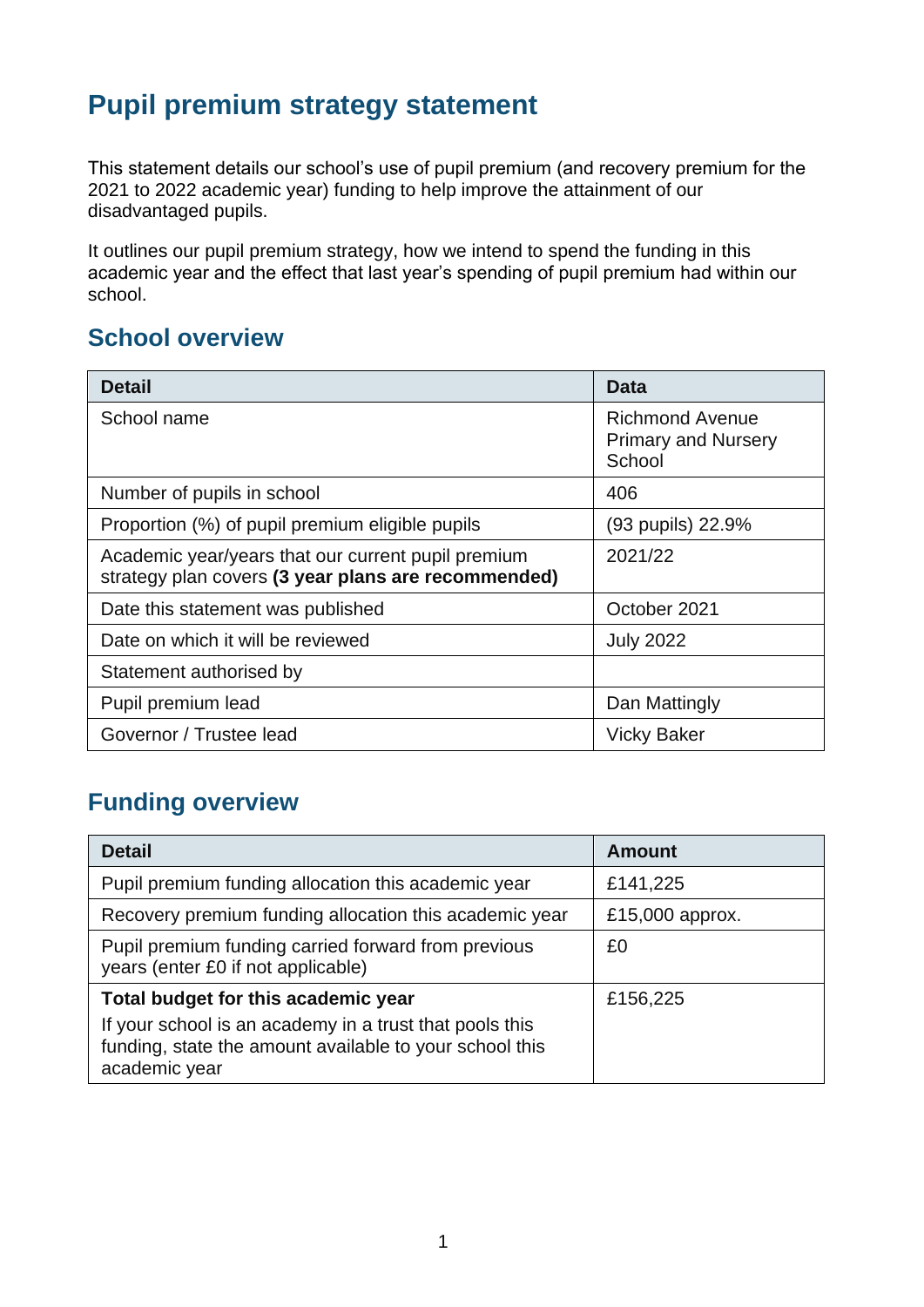# **Part A: Pupil premium strategy plan**

### **Statement of intent**

The school motto is, 'Learning, Achieving Together'. We passionately believe that all children, regardless of background, can achieve well. We set out to identify any barriers to learning for our disadvantaged pupils and carefully plan our annual Pupil Premium Action Plan based on overcoming these barriers. We recognise that there are many reasons our disadvantaged pupils need additional support from SEND to AMA, family circumstances, life experiences and social, emotional and mental health aspects of learning. Our intent is to diminish the difference in achievement between disadvantaged (PP) and non-disadvantaged pupils (NPP) so that PP pupils are prepared to achieve well in the next stage in their education.

### **Challenges**

This details the key challenges to achievement that we have identified among our disadvantaged pupils.

| <b>Challenge</b><br>number | <b>Detail of challenge</b>                                                                                  |
|----------------------------|-------------------------------------------------------------------------------------------------------------|
|                            | Gaps in prior learning for PP children in all year groups, widened due to<br>C-19 school closure.           |
| $\mathcal{P}$              | Social, emotional and behavioural barriers to learning, exacerbated by<br>C-19 school closure.              |
| 3                          | Greater proportion of PP children on SEND register. (35% PP vs 19%<br>all pupils, 16% national average all) |
| 4                          | Low attendance and punctuality and persistent absenteeism.                                                  |
| 5                          | Low aspirations and expectations. Lack of 'cultural capital'.                                               |

### **Intended outcomes**

This explains the outcomes we are aiming for **by the end of our current strategy plan**, and how we will measure whether they have been achieved.

| Intended outcome                                                                                                                                                            | <b>Success criteria</b>                                                                                                       |
|-----------------------------------------------------------------------------------------------------------------------------------------------------------------------------|-------------------------------------------------------------------------------------------------------------------------------|
| To ensure that PP children's attainment<br>moves to broadly in line with national<br>standards across all subjects, by ensuring<br>accelerated progress for these children. | PP pupils make accelerated progress in<br>Reading, Writing and Mathematics from<br>their starting points (end of 2020/21 KPI) |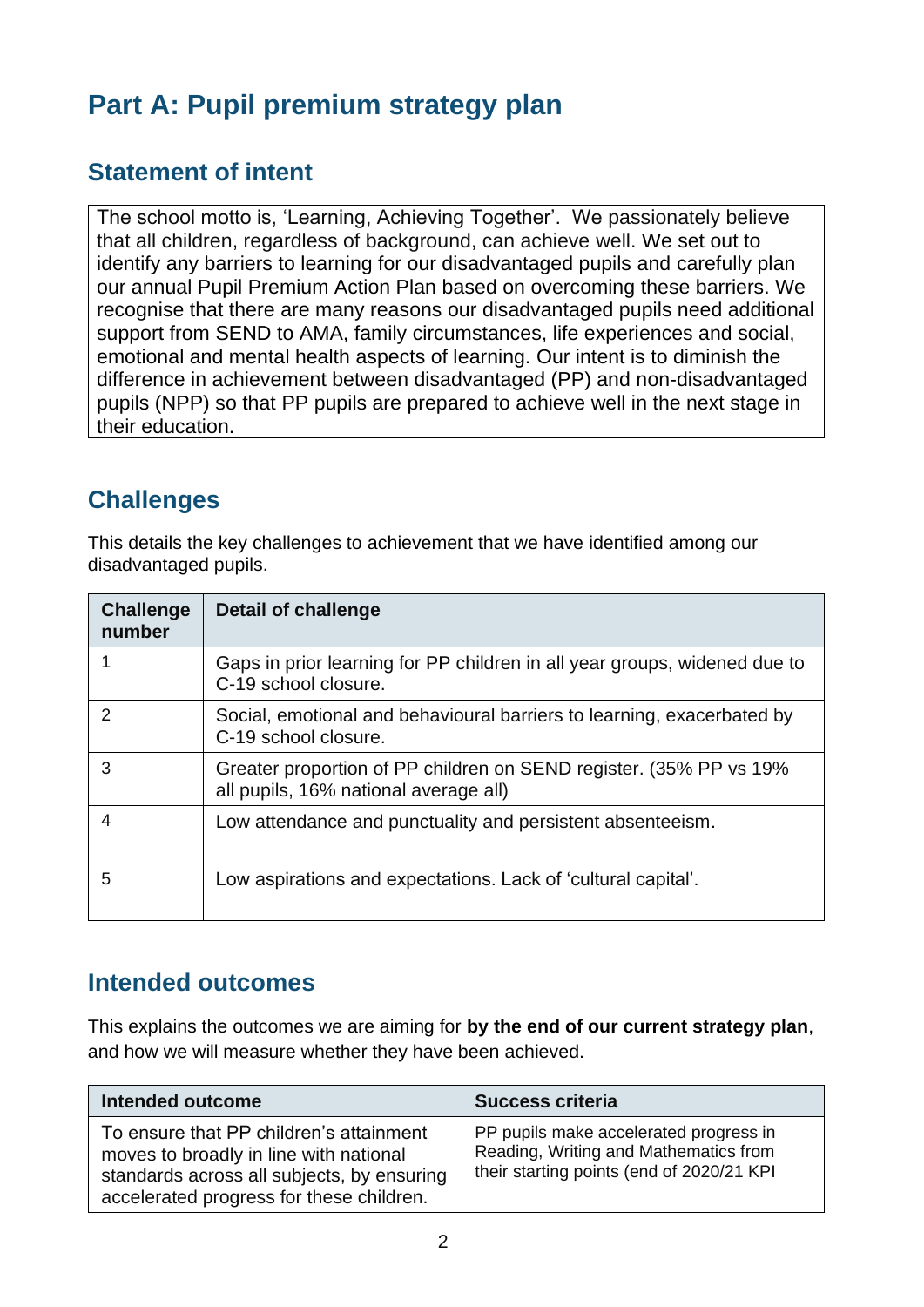|                                                                                                                                                                                          | summary data, baseline 2021/22 to year<br>end point).                                                                                                                                                            |
|------------------------------------------------------------------------------------------------------------------------------------------------------------------------------------------|------------------------------------------------------------------------------------------------------------------------------------------------------------------------------------------------------------------|
| To support PP children's social, emotional<br>and mental health needs.                                                                                                                   | Learning mentors'/play therapists' initial<br>assessment of needs vs outcome;<br>children's' self-assessment; parents'<br>assessment.                                                                            |
| To identify and overcome PP children's<br>SEND barriers to learning.                                                                                                                     | Staff use appropriate tools (eg Maths Box<br>intervention) to identify and overcome<br>SEND barriers to learning. Progress data<br>from PP/SEND interventions shows these<br>children make accelerated progress. |
| To improve the attendance of Pupil<br>Premium Pupils to ensure that they are in<br>school regularly and on time promoting<br>increased attainment and progress for<br>identified pupils. | Difference in attendance between PP and<br>NPP children diminishes.                                                                                                                                              |
| To promote higher aspiration for the PP<br>children and to give the children wider<br>experiences of the world around them.                                                              | Pupils have a good understanding of the<br>opportunities available to them and strive to<br>achieve their best. Pupils access positive<br>experiences in the wider world.                                        |

### **Activity in this academic year**

This details how we intend to spend our pupil premium (and recovery premium funding) **this academic year** to address the challenges listed above.

### **Teaching (for example, CPD, recruitment and retention)**

Budgeted cost:

#### **£24,000 salary costs**

#### **£2,500** CPD

**£5,000** Curriculum enrichment – trips and visits to engage learners and 'hook' their interest.

| <b>Activity</b>                                             | Evidence that supports this approach                                                                                                                                | <b>Challenge</b><br>number(s)<br>addressed |
|-------------------------------------------------------------|---------------------------------------------------------------------------------------------------------------------------------------------------------------------|--------------------------------------------|
| Provide third<br>teacher to<br>enable 3 maths<br>sets in Y6 | Reducing teaching groups enables teaching to be targeted<br>more sharply at learning need. Smaller group size means<br>more feedback between each pupil and teacher | 1,3                                        |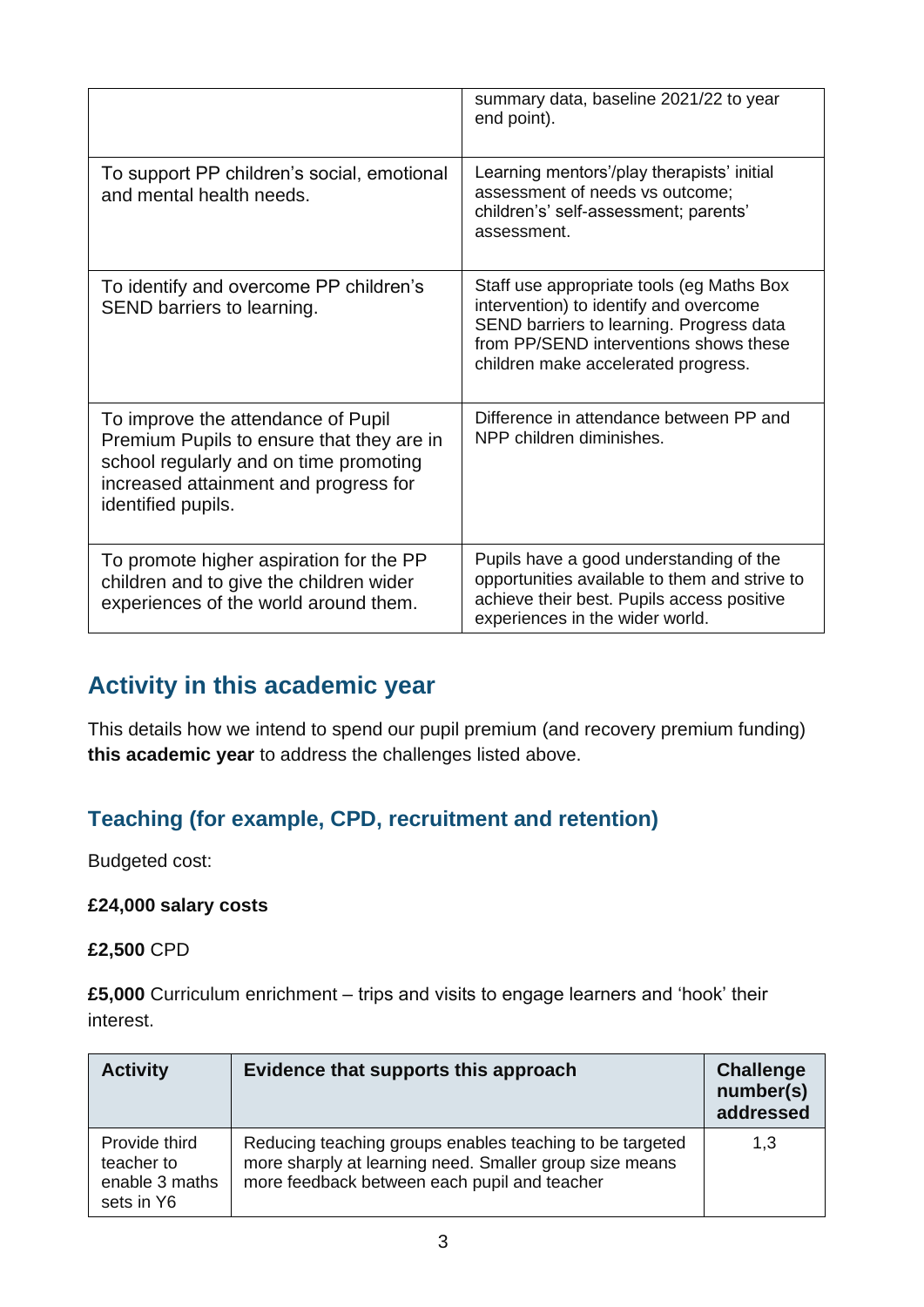| Provide CPD<br>to ensure high<br>quality QFT                                                          | EEF: The type and quality of CPD that schools use<br>really matters when it comes to improving teacher<br>quality and pupil attainment. Usually, effective CPD is:<br>• supported by the school's leadership, • sustained<br>over at least two terms, • includes expert input, peer<br>collaboration, and opportunities for teachers to<br>consider and experiment with their learning and get<br>feedback on their work. All the programmes evaluated<br>by the EEF with positive impact for pupils have high-<br>quality staff training at their heart. | 1,2,3     |
|-------------------------------------------------------------------------------------------------------|-----------------------------------------------------------------------------------------------------------------------------------------------------------------------------------------------------------------------------------------------------------------------------------------------------------------------------------------------------------------------------------------------------------------------------------------------------------------------------------------------------------------------------------------------------------|-----------|
| Provide supply<br>cover for 2<br>days teacher<br>release time<br>for Pupil<br>Premium<br>Review days. | The single biggest reason programmes evaluated by<br>the EEF do not work is because of poor<br>implementation, usually linked to challenges with<br>training.                                                                                                                                                                                                                                                                                                                                                                                             | 1,2,3,4,5 |

### **Targeted academic support (for example, tutoring, one-to-one support structured interventions)**

Budgeted cost:

#### **£39,853.52** salary costs

*£1,600 12 x Maths Box intervention kits* 

*£3,850 Lexia subscription p.a.*

#### **£2,500** CPD

*£33,000 (estimated) tutoring costs (£15,000 Recovery Curriculum funding + £18,000 PPG funding): Y4 & Y5 10 pupils each, Maths, Third Space Learning provider (NTP), after school 'club'; Y3 & Y6 6 pupils each, small group reading tuition, JJS Tuition, in school; Y2 tuition provider tbc*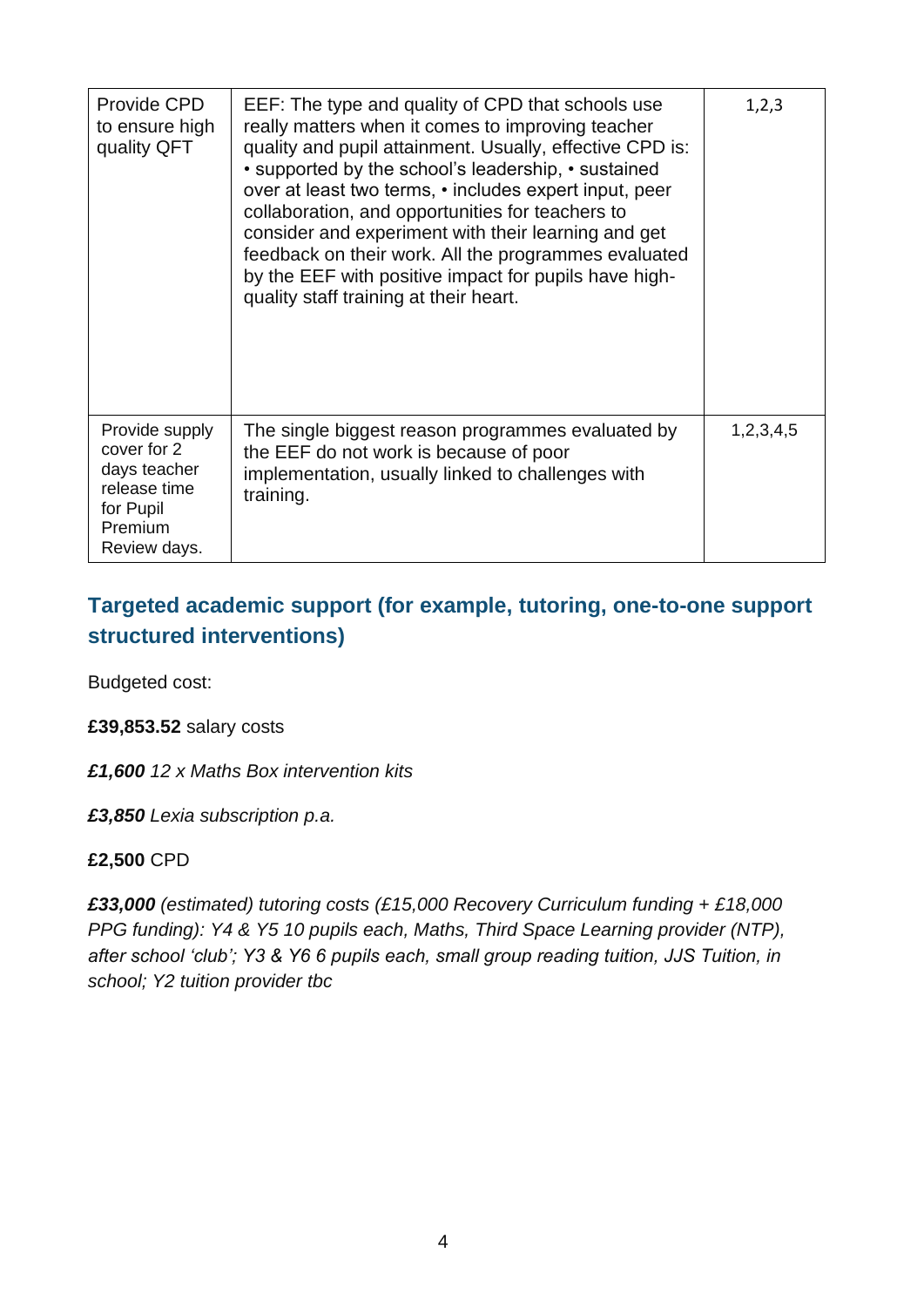| <b>Activity</b>                                                                                                                                                                                                                         | Evidence that supports this approach                                                                                                                                                                                                                                                                                                                                                                                                                                                                                                                                                                                                                                                                                                                                                                                                                                                                                                                                                                                                                                                                                                                                                                                                                                                                                                                                                                                                                                                                                                                                                 | <b>Challenge</b><br>number(s)<br>addressed |
|-----------------------------------------------------------------------------------------------------------------------------------------------------------------------------------------------------------------------------------------|--------------------------------------------------------------------------------------------------------------------------------------------------------------------------------------------------------------------------------------------------------------------------------------------------------------------------------------------------------------------------------------------------------------------------------------------------------------------------------------------------------------------------------------------------------------------------------------------------------------------------------------------------------------------------------------------------------------------------------------------------------------------------------------------------------------------------------------------------------------------------------------------------------------------------------------------------------------------------------------------------------------------------------------------------------------------------------------------------------------------------------------------------------------------------------------------------------------------------------------------------------------------------------------------------------------------------------------------------------------------------------------------------------------------------------------------------------------------------------------------------------------------------------------------------------------------------------------|--------------------------------------------|
| Provide qualified<br>experienced teacher<br>4 afternoons per<br>week to carry out<br>interventions for PP<br>pupils and; train &<br>support LSAs in<br>delivering SEND/PP<br>interventions.                                             | EEF: 'Targeted deployment, where teaching<br>assistants are trained to deliver an intervention<br>to small groups or individuals has a higher<br>impact, whereas deployment of teaching<br>assistants in everyday classroom<br>environments has not been shown to have<br>a positive impact on learner outcomes. '<br>EEF: 'Investing in professional development<br>for teaching assistants to deliver structured<br>interventions can be a cost-effective approach<br>to improving learner outcomes due to the large<br>difference in efficacy between different<br>deployments of teaching assistants.'<br>EEF:<br>The average impact of the deployment of<br>teaching assistants is about an additional four<br>months' progress over the course of a year.<br>However, effects tend to vary widely between<br>those studies where teaching assistants are<br>deployed in everyday classroom<br>environments, which typically do not show<br>a positive benefit, and those where teaching<br>assistants deliver targeted interventions to<br>individual pupils or small groups, which on<br>average show moderate positive benefits. The<br>headline figure of four additional months'<br>progress lies between these figures.<br>Research which focuses on teaching<br>assistants who provide one to one or small<br>group targeted interventions shows a stronger<br>positive benefit of between four and six<br>additional months on average. Often<br>interventions are based on a clearly specified<br>approach which teaching assistants have been<br>trained to deliver.' | 1,3                                        |
| Provide additional<br>0.50 FTE KS1<br>teacher to run pm<br>interventions in<br>phonics, reading,<br>writing and maths to<br>enable learning lost<br>in Lockdown to be<br>regained and provide<br>additional challenge<br>for more able. | EEF: 'Small group tuition has an average<br>impact of four months' additional progress<br>over the course of a year. Small group tuition<br>is most likely to be effective if it is targeted at<br>pupils' specific needs. Diagnostic assessment<br>can be used to assess the best way to target<br>support. Additional small group support can<br>be effectively targeted at pupils from<br>disadvantaged backgrounds and should be<br>considered as part of a school's pupil<br>premium strategy.<br>The average impact of the small group tuition<br>is four additional months' progress, on                                                                                                                                                                                                                                                                                                                                                                                                                                                                                                                                                                                                                                                                                                                                                                                                                                                                                                                                                                                      | 1,3                                        |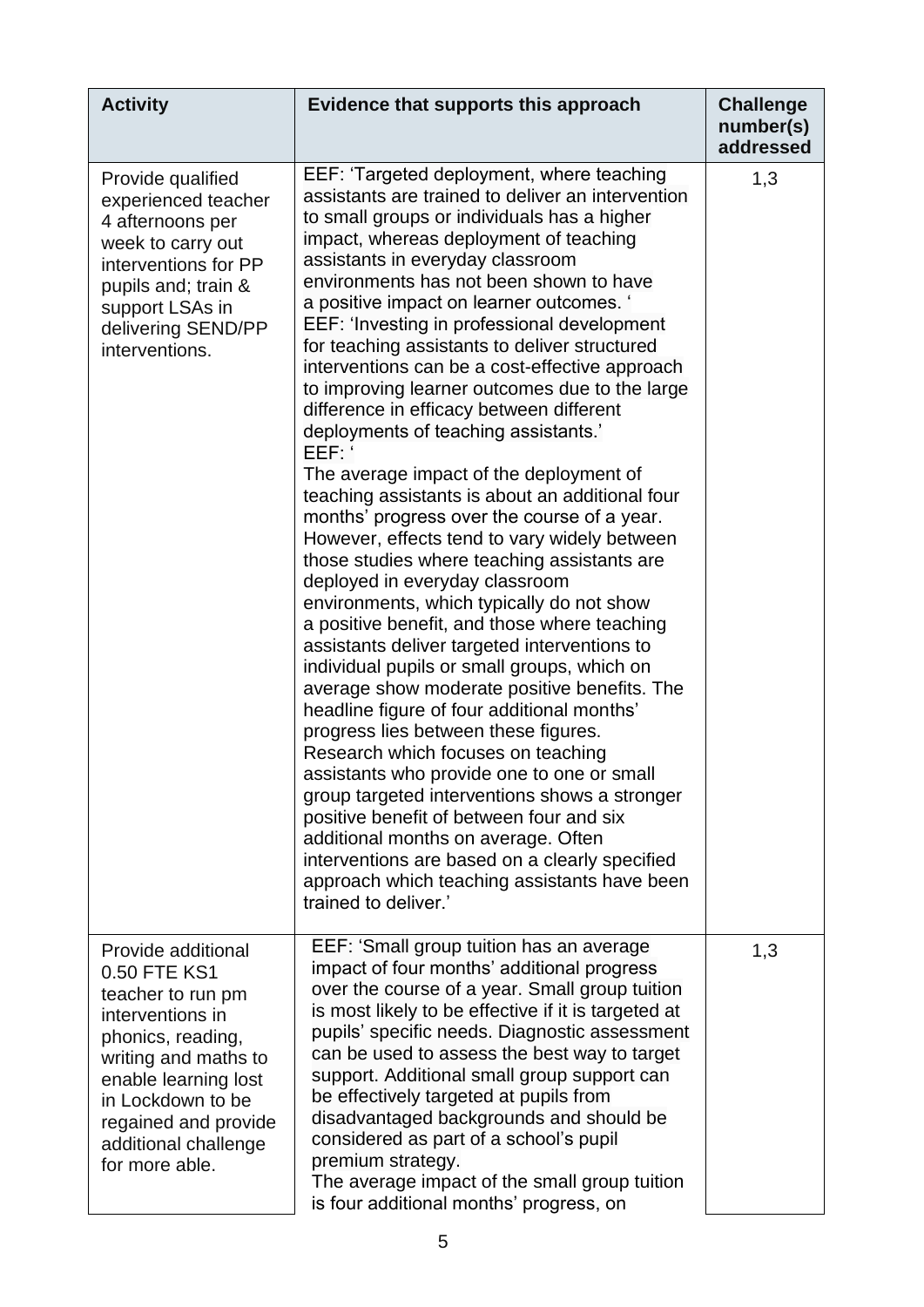|                                                                                                                                                                                      | average, over the course of a year.'                                                                                                                                                                                                                                                                                                                                                                                                                                                                                                                                                                                                                                                                                         |     |
|--------------------------------------------------------------------------------------------------------------------------------------------------------------------------------------|------------------------------------------------------------------------------------------------------------------------------------------------------------------------------------------------------------------------------------------------------------------------------------------------------------------------------------------------------------------------------------------------------------------------------------------------------------------------------------------------------------------------------------------------------------------------------------------------------------------------------------------------------------------------------------------------------------------------------|-----|
| Provide high quality,<br>individualised pro-<br>grams of learning (eg<br>via Lexia) for identi-<br>fied PP pupils to ena-<br>ble rapid progress in<br>reading                        | Evidence-based research studies have<br>demonstrated that Lexia's literacy program,<br>Core5, contributes to students' success on<br>standardised reading assessments. In multiple<br>studies published in peer-reviewed journals,<br>Lexia Reading Core5 has been found to<br>accelerate the development of literacy skills.<br>Key Findings: Lexia programs contribute to<br>improved scores on standardized reading tests<br>for students in preschool and elementary<br>school. Targeted populations (such as students<br>who are low performers) benefit significantly<br>from Core5.                                                                                                                                   | 1   |
| Provide CPD for<br>teachers, SENCO<br>and support staff de-<br>livering PP/SEND in-<br>terventions so that<br>PP/SEND interven-<br>tion provision is con-<br>sistently high quality. | EEF: The type and quality of CPD that schools<br>use really matters when it comes to improving<br>teacher quality and pupil attainment. Usually,<br>effective CPD is: • supported by the school's<br>leadership, • sustained over at least two terms,<br>• includes expert input, peer collaboration, and<br>opportunities for teachers to consider and<br>experiment with their learning and get feedback<br>on their work. All the programmes evaluated by<br>the EEF with positive impact for pupils have<br>high-quality staff training at their heart. The<br>single biggest reason programmes evaluated<br>by the EEF do not work is because of poor<br>implementation, usually linked to challenges<br>with training. | 2,3 |
| Provide one to one<br>tutoring for identified<br>PP pupils to allow for<br>accelerated progress<br>(through National Tui-<br>tion Partners and lo-<br>cal tuition company).          | National Tutoring Partners: 'There is extensive<br>high-quality evidence demonstrating the<br>potential of one-to-one and small-group tuition<br>as a cost-effective way to support pupils who<br>are falling behind in their learning.<br>The Teaching and Learning Toolkit suggests it<br>can boost progress by up to $+5$ months.<br>Randomised controlled trials funded by<br>the EEF have also found positive effects for<br>a range of tuition models. It's estimated that<br>around 80% of disadvantaged pupils currently<br>don't have access to quality tuition.'                                                                                                                                                   | 1   |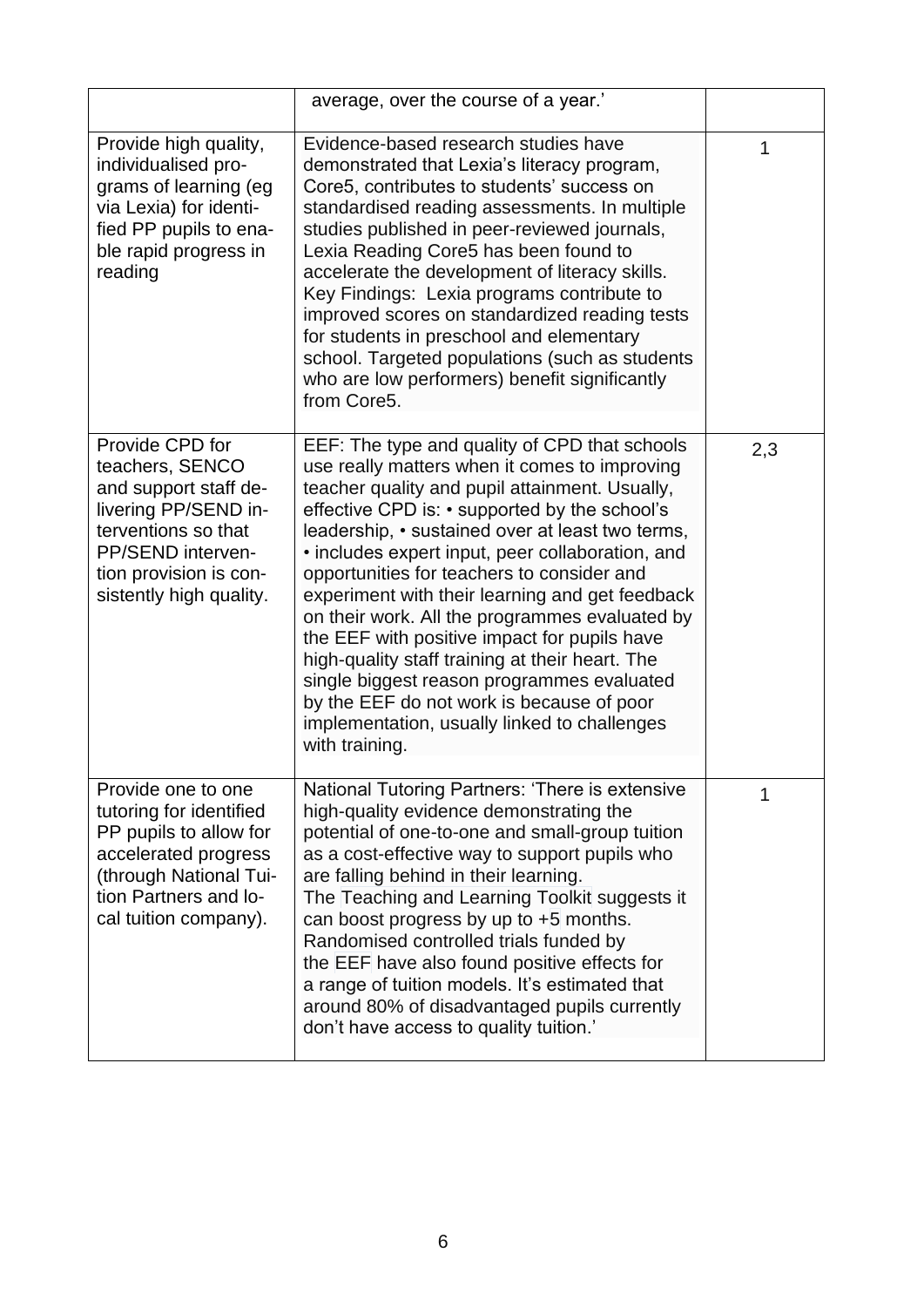## **Wider strategies (for example, related to attendance, behaviour, wellbeing)**

Budgeted cost: **£16,885.80** salary costs **£17,000** Play therapy **£500** Attendance prizes **£5,000** Aspirations events (eg UEL University trip, Paul Hannaford) **£5,000** Parental engagement (eg F.R.E.D program, meeting authors who have spoken to pupils)

| <b>Activity</b>                                                                                                                                                                                                                                                                                               | Evidence that supports this approach                                                                                                                                                                                                                                                                                                                                                                                                                                                                                                                                                                                                                                                                                                                                                                                                          | <b>Challenge</b><br>number(s)<br>addressed |
|---------------------------------------------------------------------------------------------------------------------------------------------------------------------------------------------------------------------------------------------------------------------------------------------------------------|-----------------------------------------------------------------------------------------------------------------------------------------------------------------------------------------------------------------------------------------------------------------------------------------------------------------------------------------------------------------------------------------------------------------------------------------------------------------------------------------------------------------------------------------------------------------------------------------------------------------------------------------------------------------------------------------------------------------------------------------------------------------------------------------------------------------------------------------------|--------------------------------------------|
| Provide on-going<br>regular learning<br>mentor support for<br>identified pupil<br>premium pupils who<br>need emotional or<br>social support.<br>Provide play therapy<br>sessions for identified<br>EYFS and KS1 pupil<br>premium pupils.                                                                      | <b>Educational Endowment Fund: 'Wider</b><br>strategies relate to the most significant non-<br>academic barriers to success in school,<br>including attendance, behaviour and social<br>and emotional support. While many barriers<br>may be common between schools, it is also<br>likely that the specific features of the<br>community each school serves will affect<br>spending in this category.'<br>Children's Commissioner: 'We know that the<br>loss of learning during lockdown<br>disproportionately affects children from<br>disadvantaged groups. The digital divide, with<br>too many students having no access to online<br>learning, was just one reason that, despite the<br>huge efforts of many teachers and support<br>staff, more than two million children did hardly<br>any learning during the first school shutdown'. | 2                                          |
| Identify pupil premium<br>pupils whose<br>attendance is less<br>than 'good' $(95%)$<br>Intervene through:<br>•Incentivising good<br>attendance through<br>attendance prizes for<br>class with highest<br>percentage<br>attendance<br>.Work with Early Help<br>to ensure that Level 2<br>and 3 intervention is | Education Endowment Fund: 'There is a risk<br>that high levels of absence after schools for-<br>mally reopen poses a particular risk for disad-<br>vantaged pupils.'<br>'Interventions  are likely to be most effective<br>when deployed alongside efforts to improve<br>teaching, and attend to wider barriers to<br>learning, such as attendance and behaviour.'                                                                                                                                                                                                                                                                                                                                                                                                                                                                            | $\overline{4}$                             |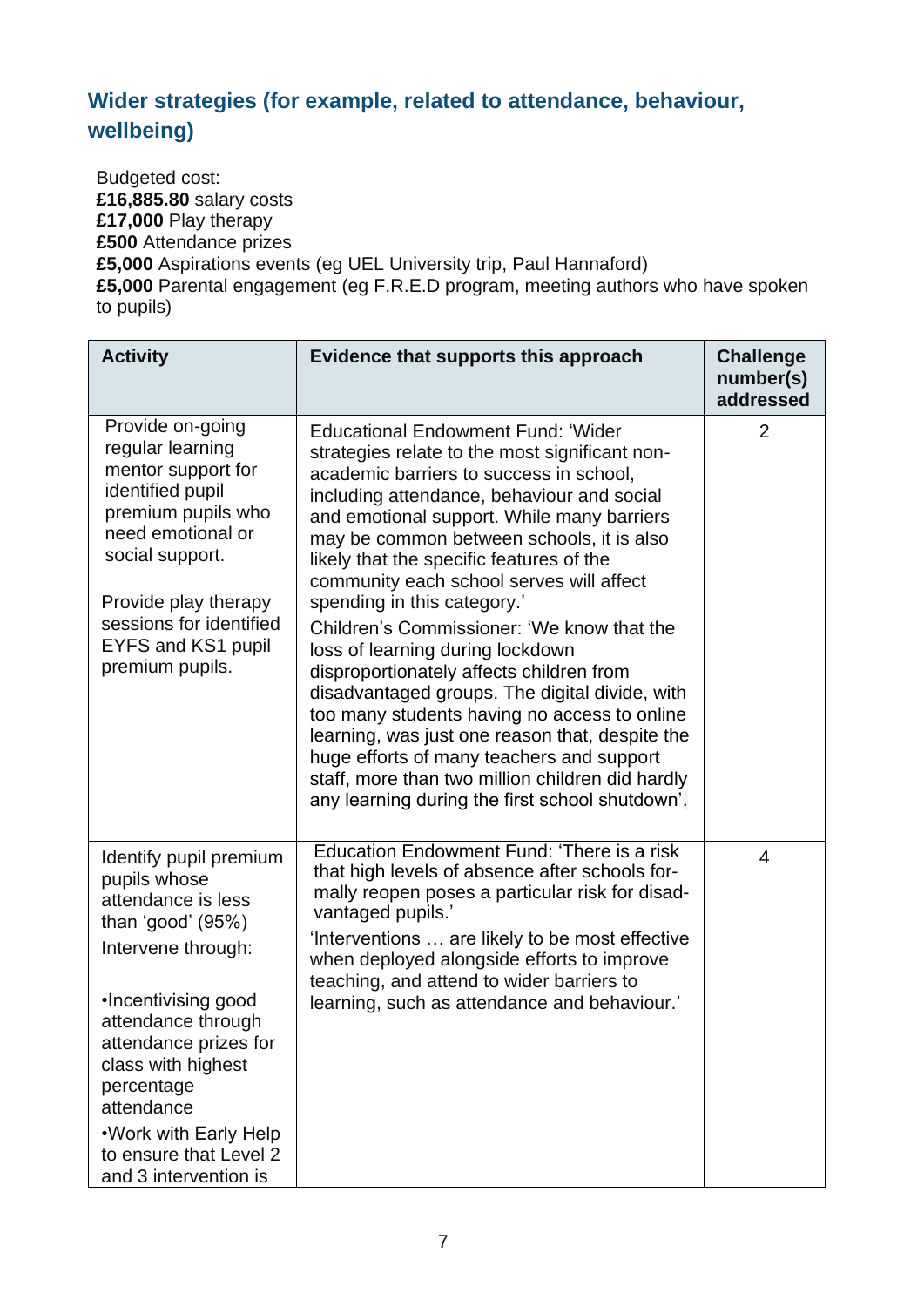| actioned for<br>persistent absence                                                                                                                                                                                                                                                   |                                                                                                                                                                                                                                                                        |                |
|--------------------------------------------------------------------------------------------------------------------------------------------------------------------------------------------------------------------------------------------------------------------------------------|------------------------------------------------------------------------------------------------------------------------------------------------------------------------------------------------------------------------------------------------------------------------|----------------|
| Provide events to<br>raise pupils'<br>awareness of the<br>necessary steps to<br>achieving their<br>aspirations (eg trip to<br>University of East<br>Anglia; visit from Paul<br>Hannaford role model<br>to ensure pupils have<br>knowledge and skills<br>to combat peer<br>pressure). | EEF: 'Most young people have high aspira-<br>tions for themselves. Ensuring that students<br>have the knowledge and skills to progress to-<br>wards their aspirations is likely to be more ef-<br>fective than intervening to change the aspira-<br>tions themselves.' | $\overline{4}$ |
| Improve parental<br>engagement with<br>pupils' learning.<br><b>Fathers Reading</b><br>Every Day Program                                                                                                                                                                              | EEF: 'The average impact of the Parental<br>engagement approaches is about an<br>additional four months' progress over the<br>course of a year. There are also higher<br>impacts for pupils with low prior attainment'.                                                | 1, 4, 5        |
| <b>Facilitate parents</b><br>meeting authors who<br>are visiting pupils.                                                                                                                                                                                                             |                                                                                                                                                                                                                                                                        |                |

## **Total budgeted cost: £155,689.32**

## **Contingency: £535.68**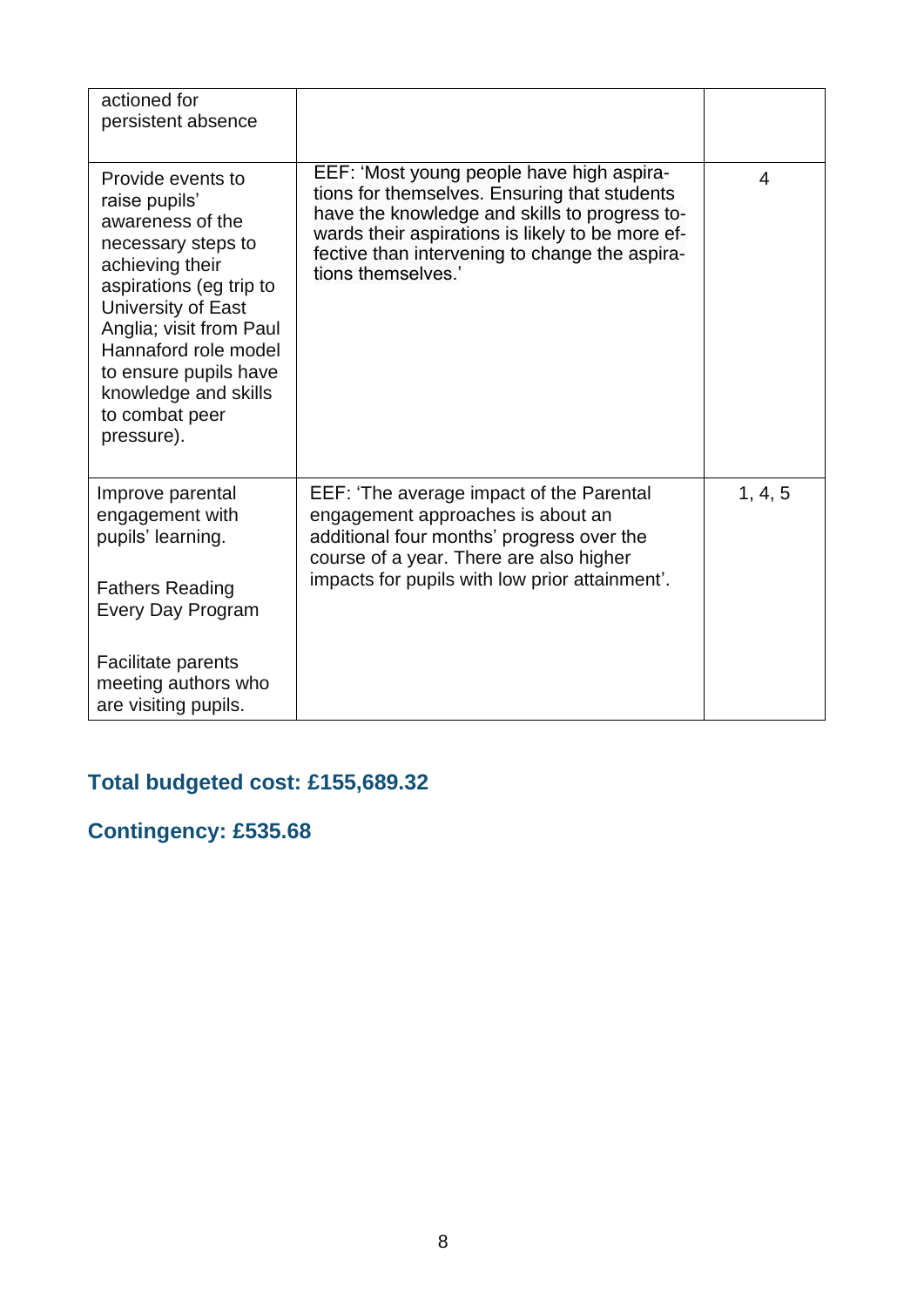# **Part B: Review of outcomes in the previous academic year**

## **Pupil premium strategy outcomes**

This details the impact that our pupil premium activity had on pupils in the 2020 to 2021 academic year.

*Please refer to Pupil premium Action Plan Review 2020/21*

#### *Objective 1: to overcome low starting points on entry into the EYFS.*

- 1 pupil Autumn Nursery sessions funded (£420)
- 1 pupil Spring 1 (£60) and 2 (£45); summer 1 Nursery sessions funded.
- Nursery and Reception have access to Bug Club, so that every EYFS child can access high quality virtual library of age-appropriate texts Sept20- May 21 214 books read/596 book quizzes completed.
- Reception have access to Maths Whizz logins (Jan 2021) personalised program of maths virtual 'tuition' with home access. 178 lesson progressions Sept 20– May 21.

#### *Objective 2: to identify and fill the gaps in prior learning for PP pupils in KS1 & KS2. Gaps are identified and targeted through interventions/QFT (including provision of home learning).*

- 0.5FTE teacher secured and began taking Y6 maths set and LA English group in September 2020. Impact: see Y6 KPIs
- DHT teaching Y5 Maths set since September 2020. Impact: DM set has caught up in terms of Y5 curriculum coverage, with pupils in set now at expected Y5 standard (2 above). Data impact from other sets: see KPIs
- 15 sessions of 1-1 online tutoring provided for 43 Y3, 4 & 5 pupils in English through Fresh Start in Education (NTP provider). Impact: 'gained' in 180 learning objectives, 'retained' 164 learning objectives, 'mastered' 38 learning objectives in addition to class teaching. Pupils gained an additional 15 hours of 1-1 bespoke English tuition.
- 15 sessions of 1-1 online tuition provided for 2 x 10 Y6 pupils in Maths through Third Space Learning (NTP provider). Impact: (Group One): Pupils made 247 LO steps and during 60 hours of additional 1-1 tuition. (Group 2): 63 LO steps in 22 hours of 1-1 tuition. All pupils gained an additional 15 sessions of 1-1 bespoke tuition.
- 22 sessions of small group English tuition provided for 6 Y3 pupils and 6 Y4 pupils (Genie Tutors). Impact: see tutor reports on individual chn.
- Lexia impact: 120 pupils each engage in 20 min daily targeted phonics, spelling and reading activity (for half term each) (54% PP). See individual Lexia reports for individual impact.
- Maths Whizz impact: (whole school) 8,778 lesson progressions, 1,016 hours of additional targeted maths activity, weekly average of 1 additional lesson progression per pupil.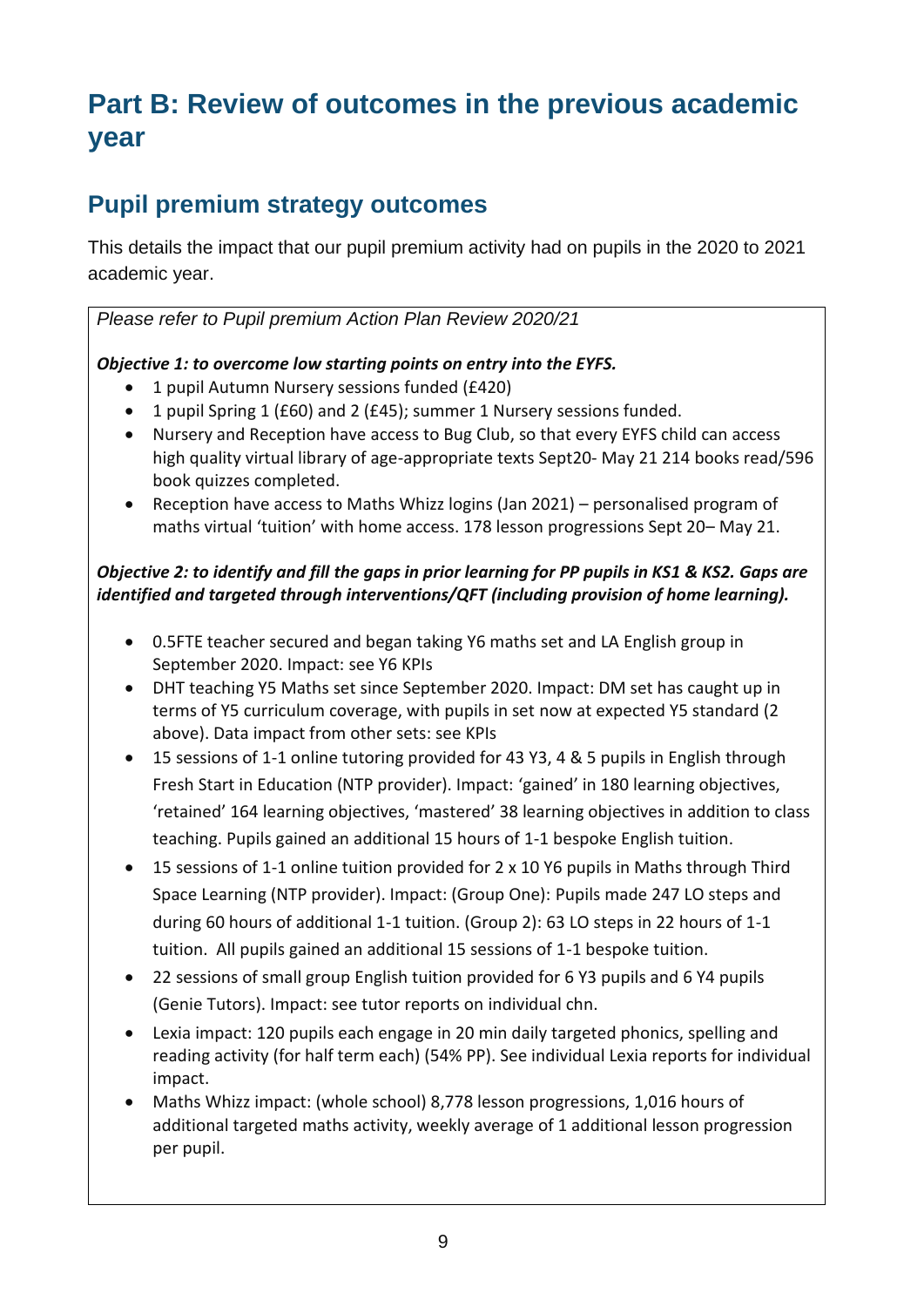#### *Objective 3: to ensure that Pupil Premium pupils social and emotional barriers to learning are overcome so that pupils care ready to learn.*

- September December: Time 2 Talk lists of pupils supported. Also see Pastoral Care Meeting notes.
- Play therapy provided for 4 pupils Impact see Play Therapy reports.
- PP/Vulnerable pupils families receive additional communication.
- 7 of 11 pupils open to social care are PP.
- additional 3 pupils seen by Play Therapist. Impact see Play Therapist reports.
- additional 3 pupils seen by Play Therapist. Impact- see Play Therapy reports.
- Of these 8 are PP (73%).
- PLT enhanced transition in Y6
- 2 PP pupils supported by behaviour plans (Y6, Y2); 1 post LAC

#### *Objective 4: Pupil Premium pupils with SEND receive targeted support through accurate assessment of learning need and intervention.*

- Boxall purchased and implemented. Impact: PP/SEND pupils are accurately assessed.
- Reasonable endeavours forms completed by DM and shared with parents. Impact: PP/EHCP pupils receive individualised support during remote education
- PP/SEND pupils receive weekly individualised paper-based learning packs as needed. Impact: PP/SEND pupils receive remote education that enables them to make progress.
- SEND risk assessment carried out for EHCP pupils learning remotely (TJ & XR = PP). Impact: PP/EHCP pupils are safe.
- Interim SENCOs support staff in providing for SEND needs of individual pupils. Impact: teachers are supported in providing for the needs of PP/SEND pupils in class.
- EP staff training. Impact teachers are provided with expert advice to support PP/SEND pupils in class.

#### *Objective 5: to ensure that pupil premium pupils have equal access to cultural capital.*

- SSCO delivered football clubs (4 nights per week x 4 year groups) subsidised through PP at £1 per session (approx. 47 x 7weeks = £329
- Pupil provided with 1-1 staff to enable participation in Football club x1 hour per week LSA Level 5
- Pupil A & Pupil B Basketball Club (2 x £20)
- Pupil C Y5 Football Club from (5 x £1)
- 19 PP places secured at extra curricular clubs
- PP Champion to contact PP families to offer club places (subsidised through PPG)